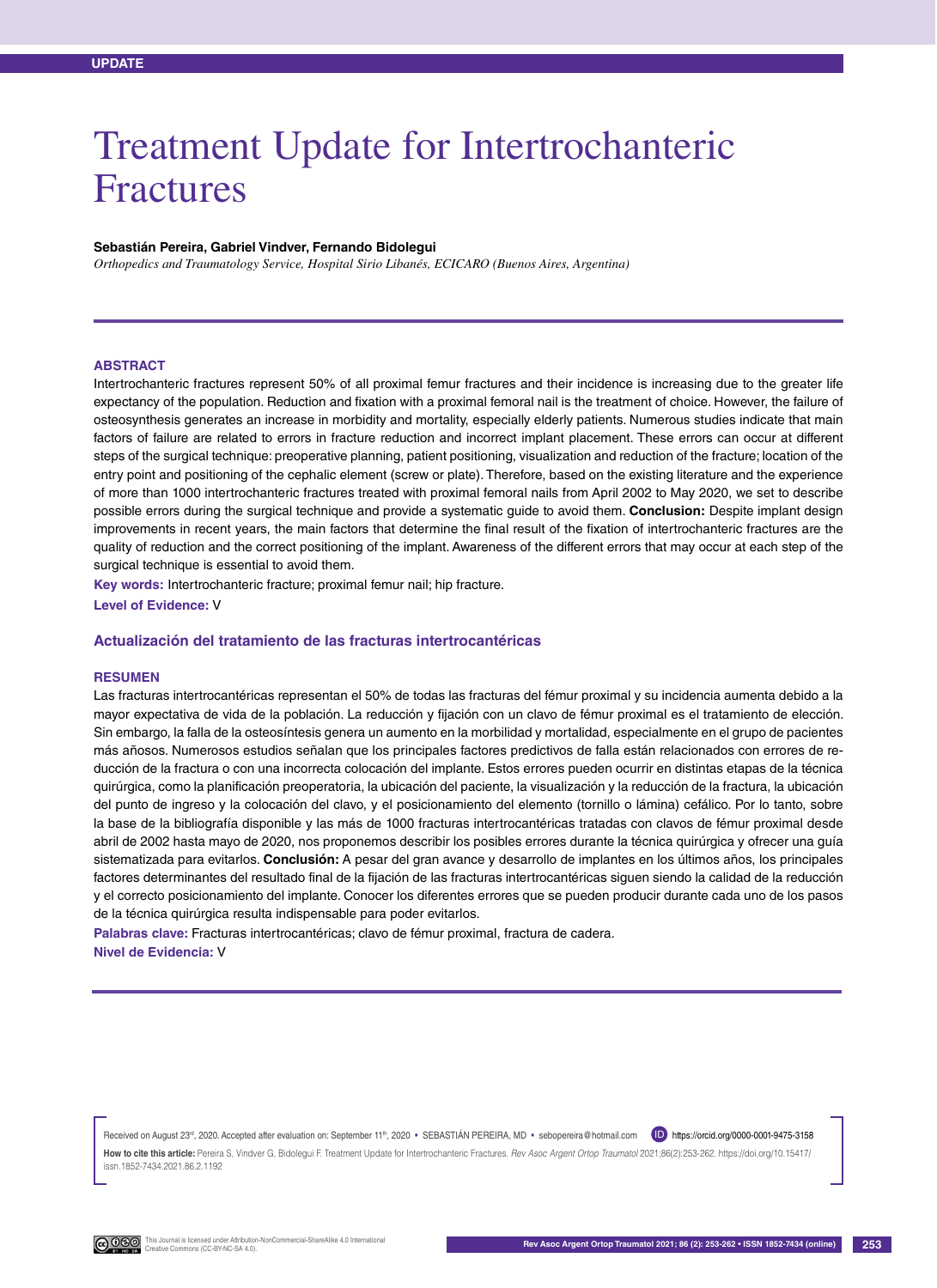## **Introduction**

Intertrochanteric fractures represent 50% of proximal femur fractures and their incidence is increasing due to the greater life expectancy of the population.<sup>1</sup> Reduction and fixation with a proximal femoral nail is the treatment of choice; however, the failure of osteosynthesis generates an increase in morbidity and mortality, especially in elderly patients.<sup>2</sup> Numerous studies indicate that the main predictive factors for failure are related to fracture reduction errors or incorrect implant placement.<sup>3</sup> These errors can occur at different stages of the surgical technique, such as preoperative planning, patient placement, fracture visualization and reduction, entry point location, nail placement, and cephalic element positioning (screw or plate).

Therefore, based on the available literature and our personal experience, we propose to update the concepts of the treatment of intertrochanteric fractures with intramedullary nails, as well as to describe possible errors during the surgical technique and to offer a systematic guide to avoid them.<sup>4</sup>

#### **1. Preoperative planning**

The key aspects that should be anticipated during preoperative planning are: the cervico-diaphyseal angle of the femur, the diameter of the femoral canal and the presence of any deformity that may prevent implant placement. For this, it is essential to have an radiograph of both hips so as to evaluate the healthy contralateral proximal femur, as well as a complete radiograph of the affected femur. Occasionally, a traction radiograph of the proximal femur may facilitate the interpretation of the fracture pattern.<sup>5</sup>

In most cases, an implant with an angle of 130º will be adequate. Although in elderly patients, due to the loss of cortical thickness, the femoral canal is usually larger than that of young patients; occasionally, it may be necessary to ream the canal to insert the nail without subjecting the femur to forces that could generate an iatrogenic fracture.

## **2. Positioning of the patient**

Positioning the patient supine on a traction table is the most commonly used position. Although it requires extra time and is not free of perineal complications, it offers the advantages of facilitating a complete visualization of the proximal femur (especially in the profile) and the reduction and maintaining it throughout the procedure. The key points are: the correct fixation of the foot to the boot stirrup that guarantees an effective traction; careful padding of the perineal post to avoid injury to the pudendal nerve, vulva or scrotum<sup>6</sup> and, lastly, management of the contralateral lower limb. Regarding this last point, if the patient presents normal mobility of the contralateral hip, we prefer to abduct the limb to facilitate the visualization of the proximal femur in profile (Figure 1A). If the mobility of the contralateral hip is limited, we always adopt the "scissors" position, in both cases, exerting traction on the limb to counteract the traction generated on the affected leg and thus avoid the pelvic tilt (Figure 1B).

Another alternative is to position the patient supine on a common radiolucent table (Figure 1C). The main advantage is to keep the limb free, allowing mobility in all planes during the procedure; however, it requires manual traction by an extra assistant and makes viewing with the C-arm more difficult.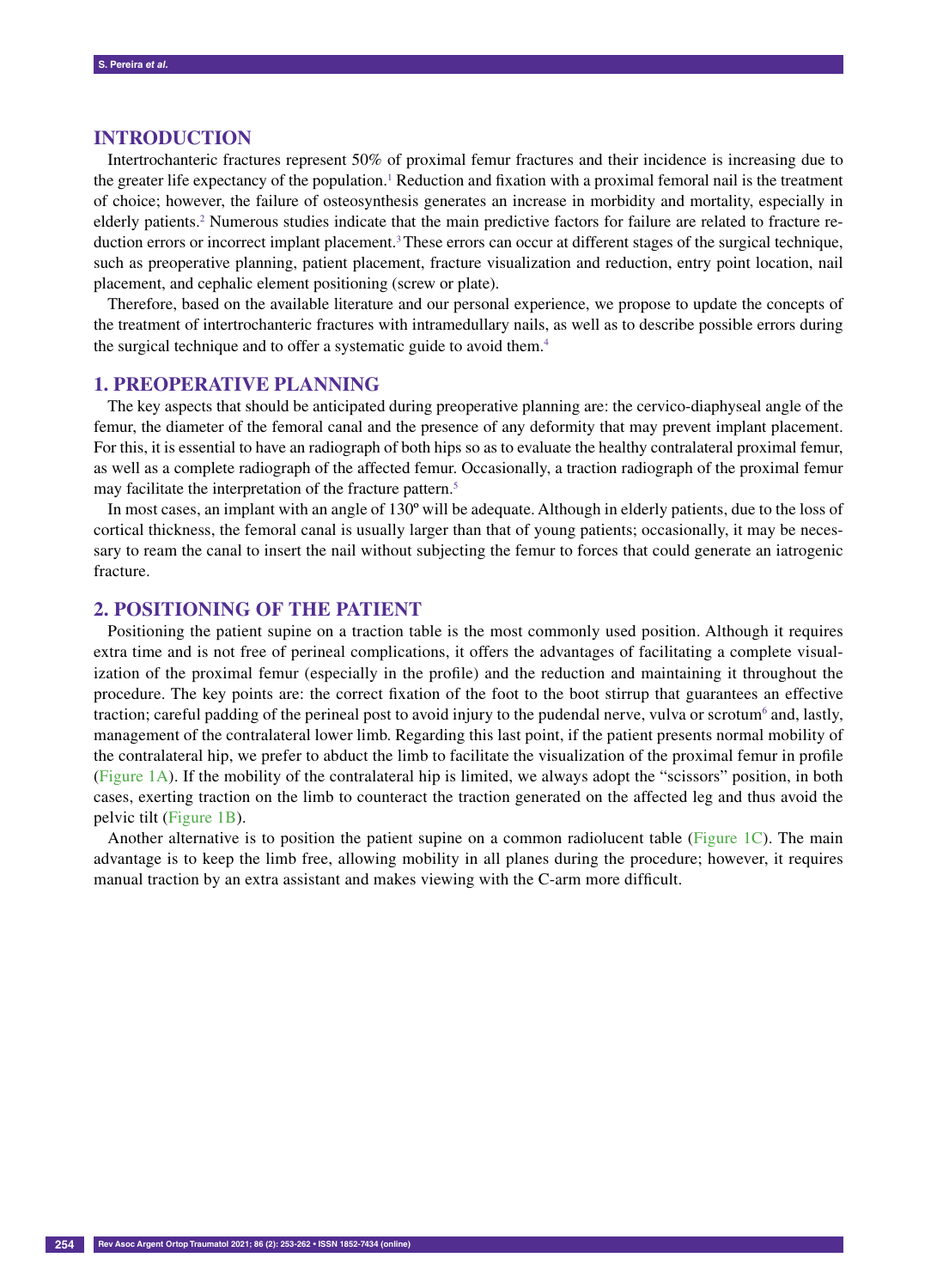

## **B**

traction table with the contralateral limb abducted and tractioned. **B.** Supine decubitus position on the traction table with the contralateral limb in hip and knee extension ("scissors"). **C.** Dorsal decubitus position on a common table. An enhancement is placed under the affected limb to facilitate lateral vision with the C-arm.

## **3. Visualization of the proximal femur**

Correct visualization and optimal fracture reduction are closely related. The probability of poor reduction or improper implant placement is high if visualization is not correct.<sup>7</sup> The structures that must be clearly identified in both the frontal and profile views are: the femoral head and joint space, the femoral neck, both trochanters, and the proximal two-thirds of the femur. The true lateral view should consider the anteversion of the femoral neck. For this, the image intensifier beam should be located between  $0^\circ$  and  $20^\circ$  with respect to the horizontal plane until a straight line is drawn from the center of the head, parallel to the femoral neck and the femoral shaft (Figure 2).<sup>7</sup> Once the desired images are achieved, it is useful to make some marks on the floor to indicate the place where the C-arm should be repositioned after placing the fields (Figure 3).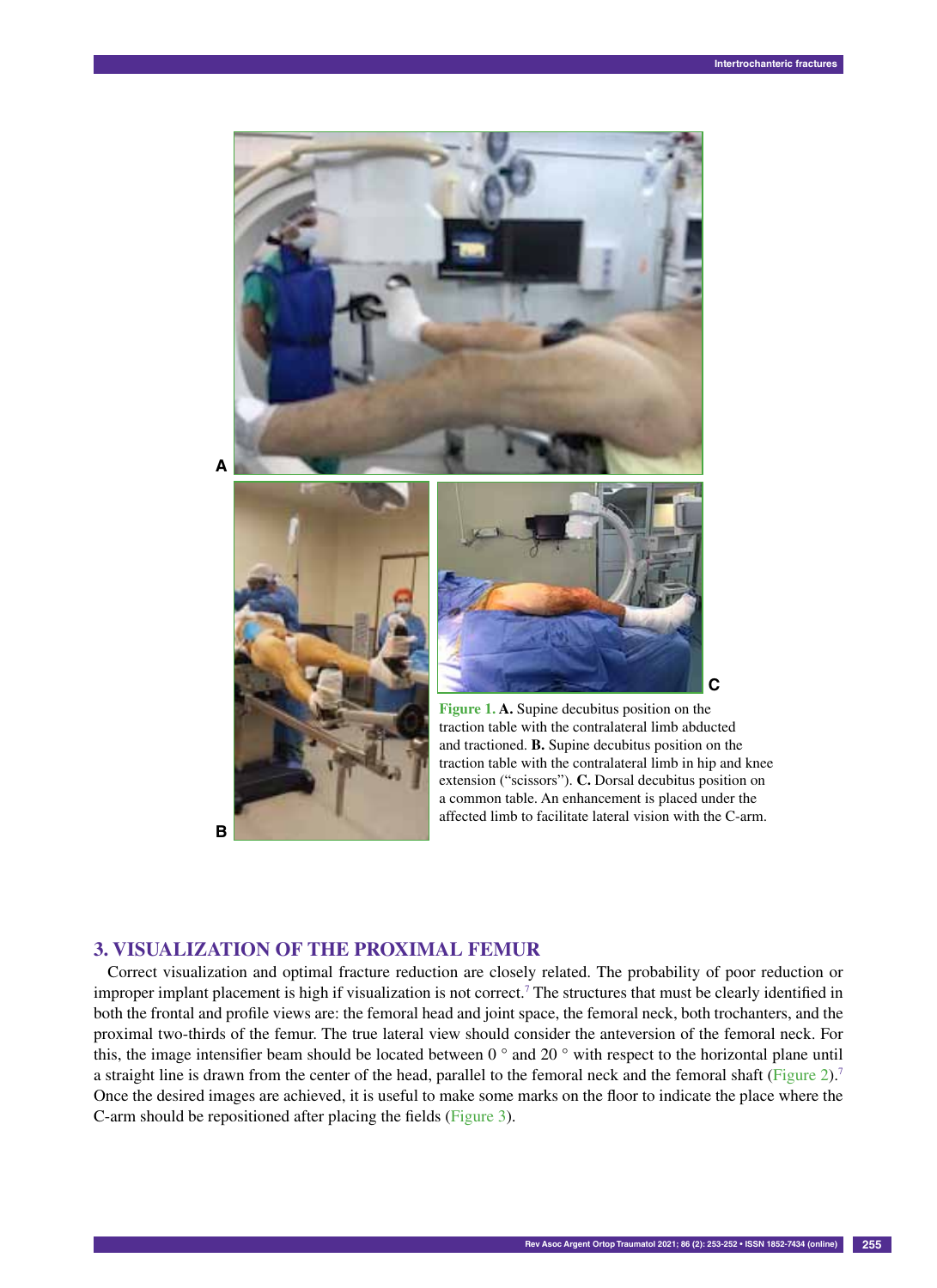

**Figure 2. A.** Lateral image of the proximal femur (C-arm at 180º) **B.** Lateral image contemplating the anteversion of the femoral neck (C-arm at 160º).



**Figure 3.** References on the floor to reposition the C-arm.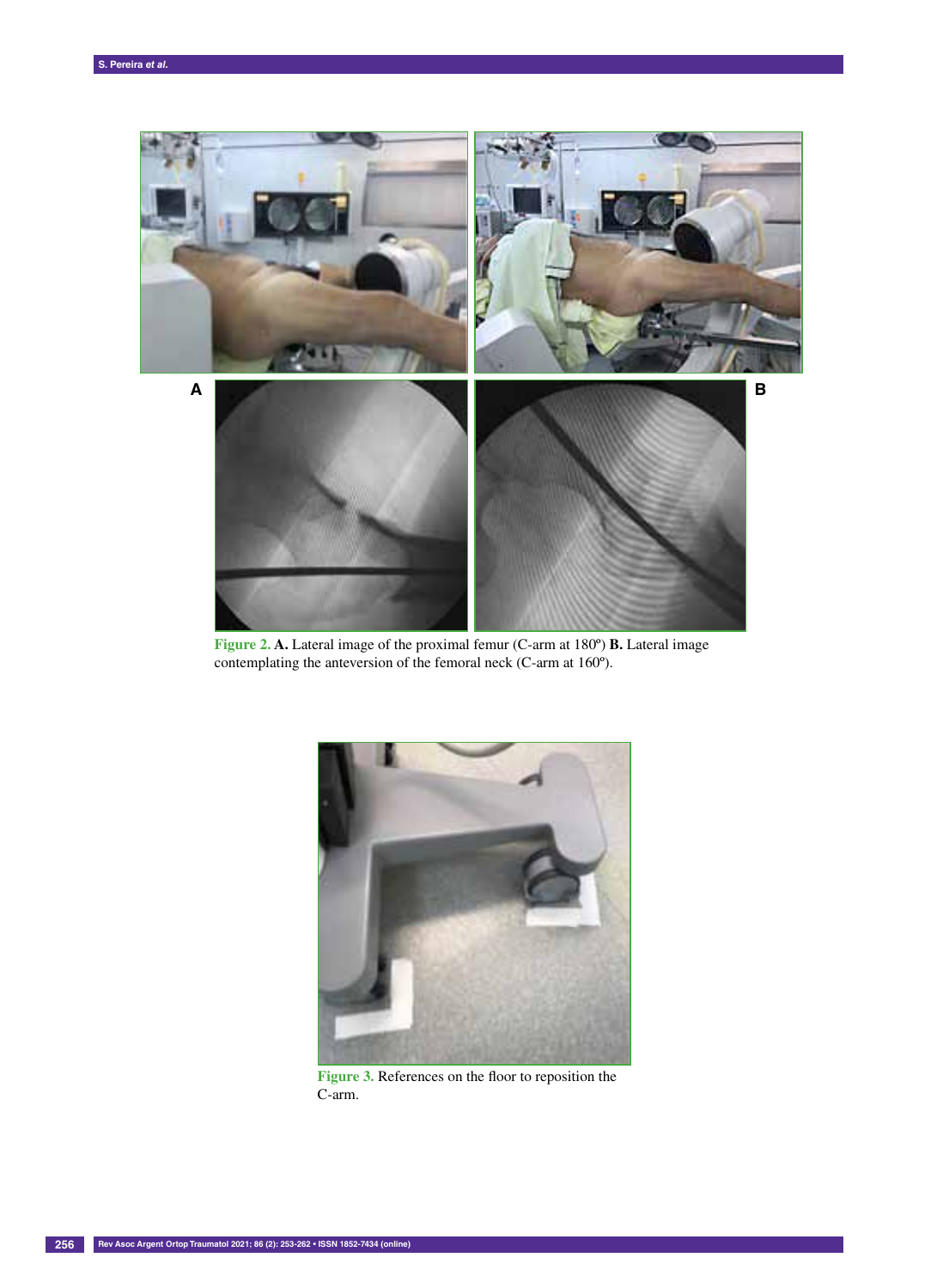#### **4. Fracture reduction**

In recent years, implants have undergone design improvements, but none are a substitute for a proper reduction technique. It is worth noting that, while many articles emphasize the importance of the quality of the reduction as the main predictor of failure, few actually describe the reduction technique. In 2020, Yoon et al. reported that, in more than 50% of the 322 intertrochanteric fractures analyzed, closed reduction was insufficient and required percutaneous reduction efforts to achieve optimal reduction.8

#### **a. Coronal plane reduction**

While it is true that the internal rotation traction maneuver generally results in adequate reduction; on some occasions, especially in unstable patterns, it may be insufficient. Ottolenghi et al. warned about some intertrochanteric fractures, which they classified as "extradigital", because they maintained the insertion of the external rotator muscles, which require external rotation of the diaphyseal fragment for their reduction.<sup>9</sup> If, after traction on the axis and the internal or external rotation maneuver, the desired cervico-diaphyseal angle is not achieved, a slight abduction of the limb can help. It should be anticipated that the position of the abducted leg may make it difficult to locate the nail entry point correctly. For this reason, in these situations it is advisable to temporarily fixate the fracture with pins so that the leg can then be repositioned, avoiding loss of reduction.

In the anteroposterior projection, the continuity of the calcar should also be evaluated, since, on occasions, despite having recovered the cervico-diaphyseal angle, a translation of the cortices may persist. In this case, the use of a collinear clamp or a bone hook on the medial cortex of the neck or the distal fragment may reduce displacement.

## **b. Sagittal plane reduction**

In certain fracture patterns, the proximal fragment tends to flex and the shaft to fall. The first maneuver to reduce this displacement in the sagittal plane is usually the placement of a support on the posterior aspect of the thigh (fist of the hand, hammer, crutch, etc.). However, this is often insufficient. For these situations, some percutaneous reduction maneuvers have been described. In 2011, Chun et al. described a technique that consists of the percutaneous insertion of a 4.2 mm Steinmann pin in the anteromedial cortex of the neck and, by the exertion of a posterior force, reducing the flexion of the proximal fragment (Figure 4).<sup>10</sup> Yoon et al. introduced, through a small anterolateral approach proximal to the lesser trochanter in the thigh, a long hemostatic clamp and, by generating upward traction, the defect of flexion and rotation of the proximal fragment was corrected.<sup>11</sup>

In 2007, Carr described a displacement pattern in comminuted intertrochanteric fractures, in which the diaphyseal fragment shortened and externally rotated, and the proximal fragment was displaced in varus and impacted within the distal fragment, generating an overlap of the anterior cortices. He proposed, then, to insert a Steinmann pin between the two fragments to lift the proximal fragment and disimpact it from the distal fragment (Figure 5).<sup>12</sup>

#### **5. Location of entry point**

Defining an ideal entry point may be impossible, since it depends on the anatomical variations of the greater trochanter and the variations in the angle of the different types of nails. In a cadaveric study using different nail designs, Osrtum et al. defined the tip of the greater trochanter 2 to 3 mm medial to it as the "universal" entry point in the coronal plane. They also mentioned that the lateral entry point should be avoided, because it inevitably generates a varus displacement of the proximal fragment.<sup>13</sup>

The profile entry point has been less studied; however, an incorrect entry in this plane can cause an iatrogenic fracture of the proximal femur; thus, an entry point 5 mm posterior to the tip of the trochanter is recommended.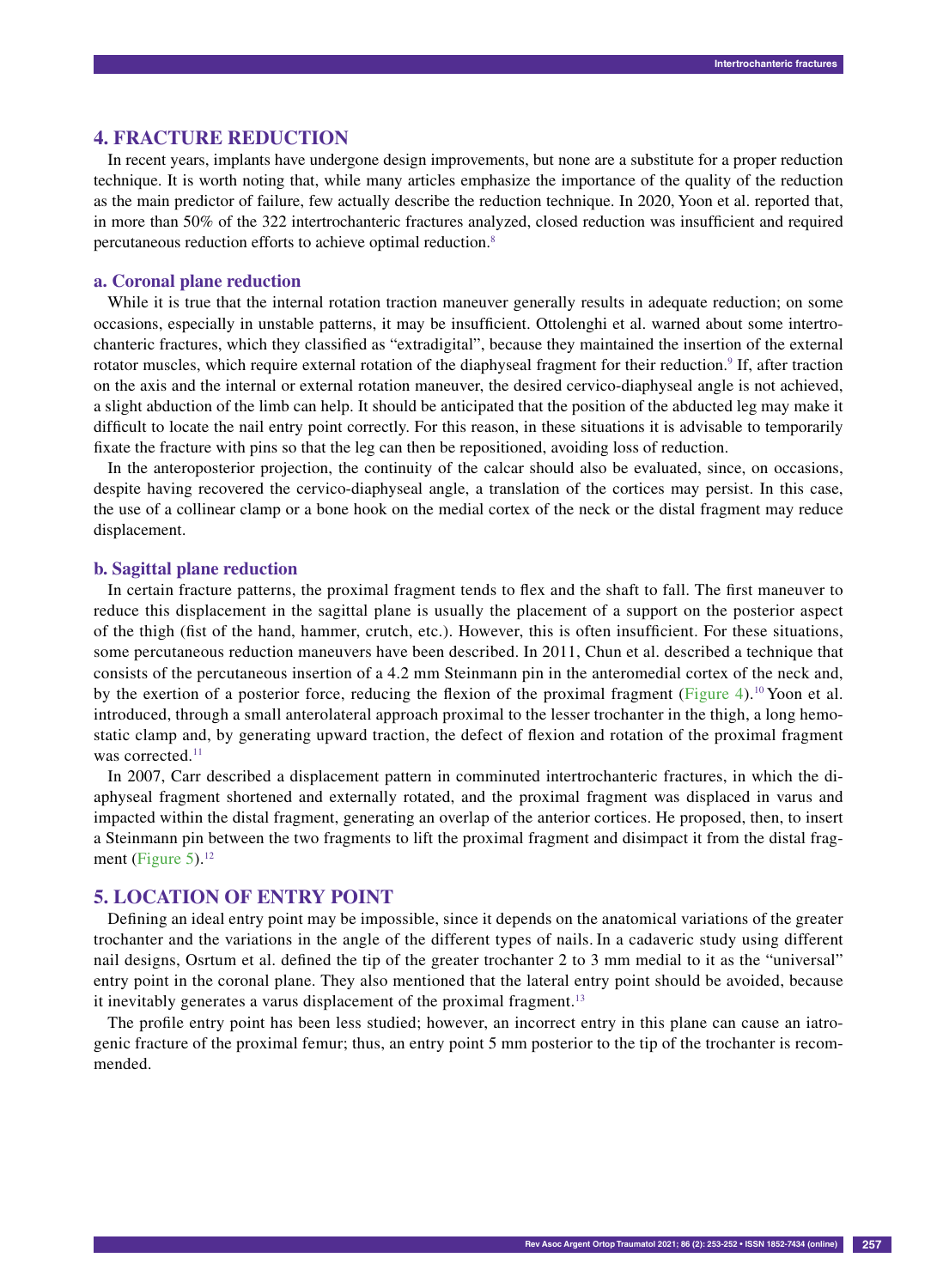

**Figure 4**. **A.** Flexion displacement of the proximal fragment. **B and C.** Reduction of displacement with scissors through a percutaneous approach. **D.** Fluoroscopic image of the reduction achieved in the front.

Once the ideal entry point is defined, all the factors that may interfere with its correct positioning must be recognized. In this sense, the situations that can cause a lateralization of the entry point are: the comminution of the fracture that extends towards the tip of the trochanter, the incorrect placement of the patient on the traction table or surgery table, the incorrect preparation of the the fields that interfere with the approach or errors in the approach. Another time when the entry point may be inadvertently lateralized is during reaming. Reaming should not be started until close contact of the reamer with the bone to avoid eccentric reaming and thus cause a lateral displacement of the entry canal.<sup>13</sup>

## **6. Nail placement**

**C**

Once the entry canal has been reamed, we proceed to insert the nail. It is usually possible to insert it manually, with gentle rotational movements. Only once the nail is aligned with the femoral canal can gentle hammer blows be applied—if necessary—to achieve the desired position. If, despite this, its descent does not progress, it is advisable to remove the nail and ream the canal to avoid an iatrogenic fracture of the femur.

After inserting the nail in the desired position—especially if the entry point was lateral to the tip of the greater trochanter—a secondary varus displacement of the proximal fragment and lateralization of the diaphysis ("wedge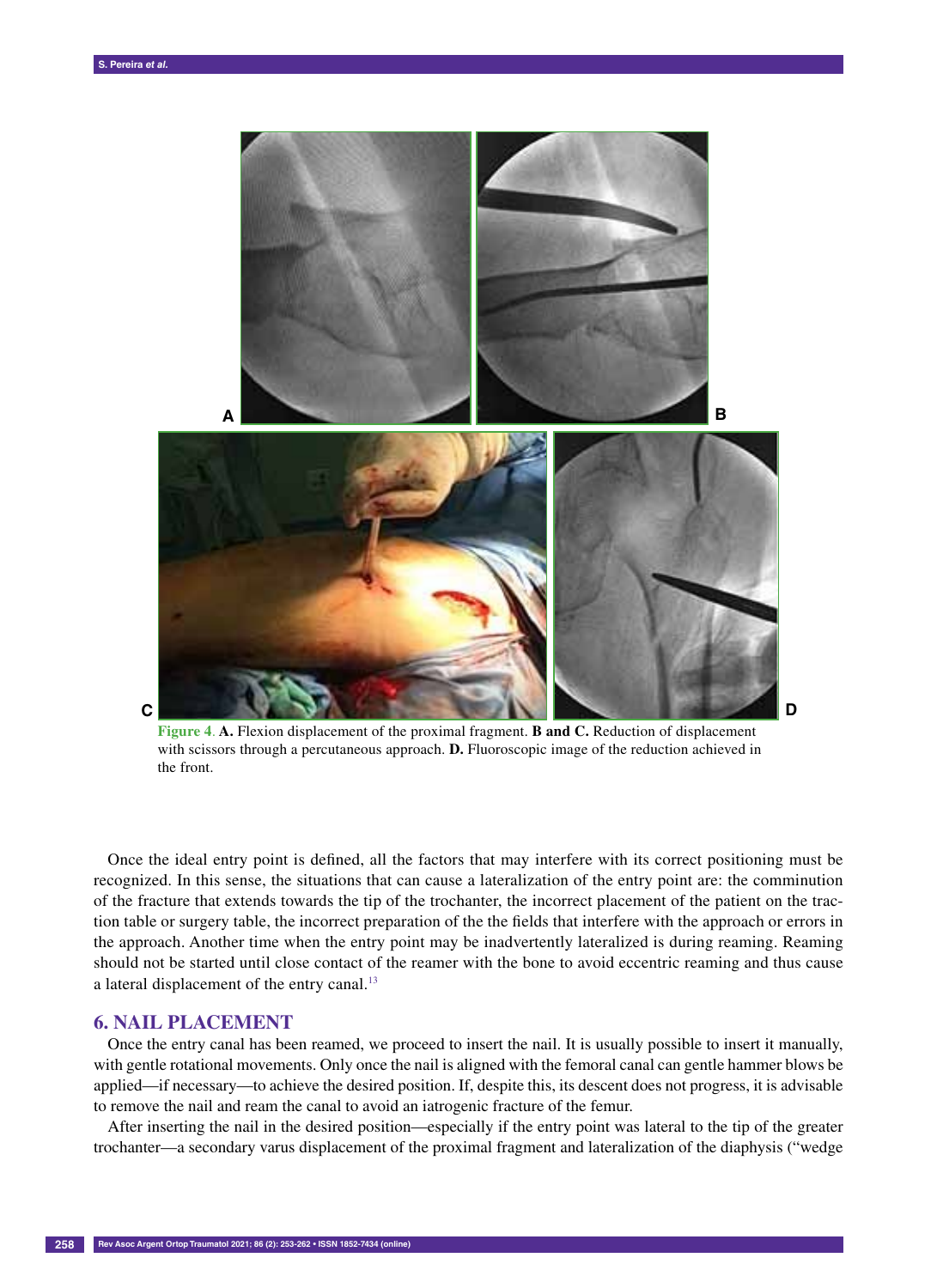

**Figure 5. A.** Lateral fluoroscopic image showing the posterior fall of the proximal fragment and the overlapping of the cortices, which makes closed reduction impossible. **B and C.** Inserting a 3mm pin into the site and reducing displacement. **D.** Transient stabilization with two anterior pins, ensuring that they do not interfere with the introduction of the nail. **E.** Definitive fixation with the cephalic screw.

effect") can be generated.14 It is important to detect this situation before placing the cervicocephalic guide pin. The solution is usually to apply more traction to the axis or, in some circumstances, to apply a slight abduction on the limb. If, despite this, the desired reduction is not achieved, the conflict is probably caused by a lateral entry point. In that case, it is advisable to reposition the entry point. The first thing we do, after extracting the nail, is to check that the soft tissues are not interfering with the access. If this happens, we extend the approach proximally to allow an entry more aligned with the femoral canal. If, despite this, the comminution of the trochanter or the previously generated canal causes the pin to move laterally, re-reaming the entrance canal exerting force medially to remove the superolateral cortex of the head-neck fragment will grant more space to the proximal end of the nail, thus preventing the nail from causing varus displacement.<sup>15</sup>

Although rare, a valgus displacement of the fracture may occur after inserting the nail, this is the "reverse wedge effect".<sup>16</sup> This type of secondary displacement is described mainly in basicervical fractures. In this situation, it is possible to insert a bone hook or collinear clamp and, in this way, generate lateral traction from the medial cortex of the femoral neck.16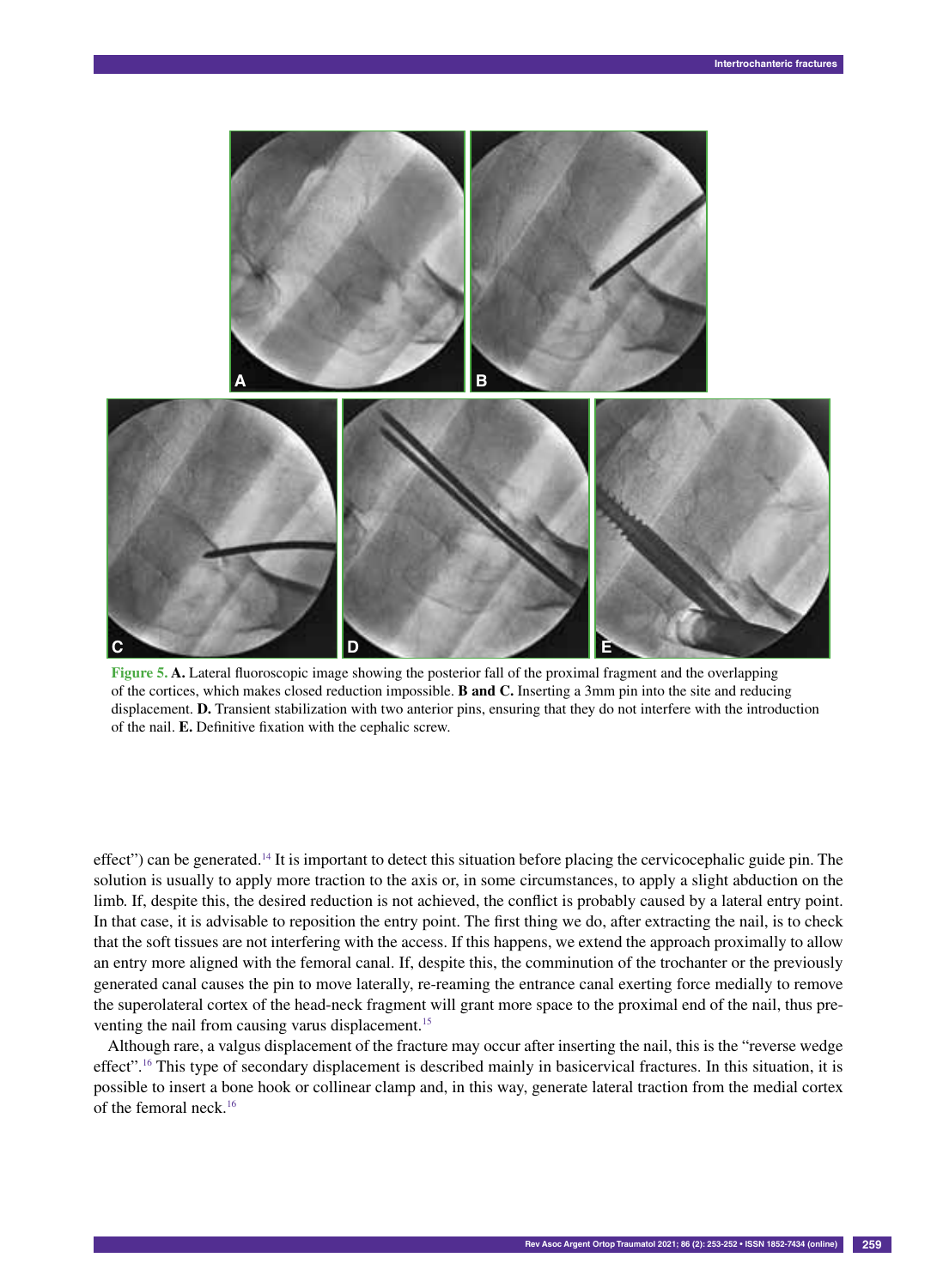## **7. Cephalic element positioning**

In terms of the position of the screw or plate in the femoral head, there is considerable consensus that the ideal position in the profile is the center.<sup>6</sup> However, in the frontal image, like us, there are those who defend the central location<sup>6</sup> and those who defend the lower location.<sup>17</sup> In practice, a screw in an inferior position with good clinical results was often associated with a tip-apex index> 25 mm; therefore, it was necessary to describe a new predictive failure index that favors this inferior screw / plate position. The "Cal TAD" index, described by Kuzyk et al. in 2012, differs from the tip-apex index, described by Baumgaertner,<sup>6</sup> only in the frontal image. It uses a line parallel to the femoral neck and adjacent to the calcar, rather than running down the center of the neck.<sup>17</sup>

In any situation, the concept of the tip-apex index is to position the cephalic element in the area of the best bone to guarantee the best possible fixation and reduce the chances of cut-out.

Once the desired position in the head is established, the insertion of the plate or screw may cause rotational displacement of the fracture. This is more likely in basicervical or comminuted fractures. One way to avoid this displacement is to temporarily fixate the reduction achieved initially with 3.2 mm pins outside the nail guide system. However, if the fracture was not initially stabilized and rotation occurs, it is indicated to remove the screw and reinsert it after stabilization, monitoring with the image intensifier. If a rotational defect is observed when the desired position is reached with the tip of the screw, the screw should be removed as much as necessary to correct the deformity observed in the image intensifier.

Another possibility is that, due to the traction necessary to achieve the reduction or due to the introduction of the screw or plate, a distraction of the fracture site is generated. If this occurs, after inserting the plate or screw, the traction on the limb should be released and, by means of the compression system, the reduction of the fracture should be completed.

# **8. Short nail vs. long nail**

Since the vast majority of intertrochanteric fractures occur in elderly patients with osteoporosis, it is reasonable to think that a longer implant will protect the femur from a second fracture. In contrast, Curtis et al. reported a higher incidence of fractures around the implant in the metaphyseal region than in the diaphyseal region.<sup>18</sup> However, the results of a 2019 meta-analysis show that the risk of secondary fracture, osteosynthesis failure, nonunion or infection was similar between long and short nails. Only a longer surgical time to place the long nails was significant due to the need to ream and drill distally, freehand.<sup>19</sup> Our practice of using short nails, as a routine, is not only due to the shorter surgical time, but also to the fact that, if a distal fracture occurs, the exchange of a short nail for a longer one would be simpler than the treatment of a supracondylar fracture with a distal femural plate over the nail.

#### **9. Plate vs. screws**

Adequate fixation of the implant to the femoral head is a determining factor for the success of osteosynthesis. Some authors argue that it is the rotational forces that cause a loss of screw fixation, the subsequent varus collapse of the femoral head and finally the "cut-out".20 In biomechanical studies, it has been shown that plates are more resistant to rotational forces, due to their geometry and their radially compacting entry into the bone.21 Clinical studies have supported the laboratory results. In a 2015 meta-analysis, Shuang Li et al. showed that the risk of cut-out is significantly lower in the plate group than in the screw group.<sup>22</sup> On the other hand, in 2019, Ibrahim et al. did not find statistically significant differences in the failure rate between the plate group and the screw group. However, they mention a difference in the failure pattern between both groups: axial migration and intra-articular penetration were more frequent with the plate.23

## **10. Distal locking**

Load transfer in the proximal femur after osteosynthesis with a proximal femoral nail will depend on the fracture pattern and the quality of reduction. In unstable fractures, all loads will be transmitted to the distal femur by the nail lock until union or rupture. Whereas, in stable fractures, if the reduction is adequate, the intimate cortical contact will transmit the loads directly to the distal femur. For this reason, some authors have questioned the usefulness of distal locking in stable intertrochanteric fractures.<sup>24</sup> In 2019, Yan et al. conducted a meta-analysis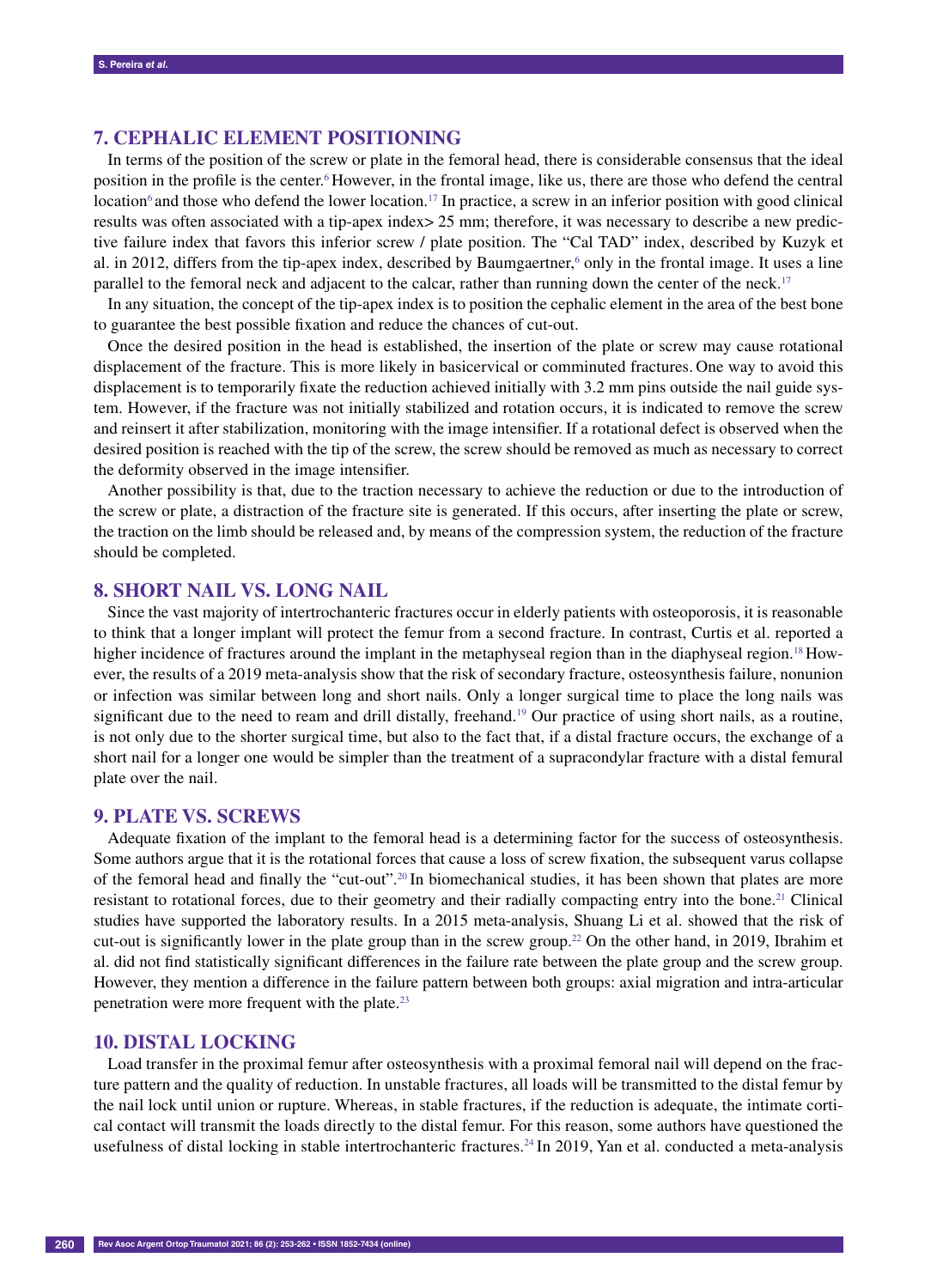on the need to perform the distal locking of the nail in stable fractures and found that the surgical time and the exposure time to fluoroscopy were shorter, and that there was less bleeding and thigh pain in the postoperative period in the group of nails without distal locking. At the same time, the functional results of both groups were similar. At the same time, the functional results of both groups were similar.<sup>25</sup> As the additional irradiation time is minimal with the use of the guides, our routine practice is to perform the distal locking. With nails that offer the possibility of two distal locks, we always choose the most proximal to reduce the stress concentration on the nail tip.

## **Conclusions**

Despite the great progress and development of implants in recent years, the main determinants of the final outcome of the fixation of intertrochanteric fractures continue to be the quality of the reduction and the correct positioning of the implant. Awareness of the different errors that can be made during each of the steps of the surgical technique is essential to avoid them.

# **References**

- 1. Radaideh AM, Qudah HA. Functional and radiological results of proximal femoral nail antirotation (PFNA) osteosynthesis in the treatment of unstable pertrochanteric fractures. *J Clin Med* 2018;7(4):78. https://doi.org/10.3390/jcm7040078
- 2. Hardy DC, Descamps PY, Krallis P, Fabeck L, Smets P, Bertens CL, et al. Use of an intramedullary hip- screw compared with a compression hip-screw with a plate for intertrochanteric femoral fractures: a prospective, randomized study of one hundred patients. *J Bone Joint Surg Am* 1998;80(5):618-30. https://doi.org/10.2106/00004623-199805000-00002
- 3. Baumgaertner MR, Curtin SL, Lindskog DM, Keggi JM. The value of the tip-apex distance in predicting failure of fixation of peritrochanteric fractures of the hip. *J Bone Joint Surg Am* 1995;77(7):1058-64. https://doi.org/10.2106/00004623-199507000-00012
- 4. Bidolegui F, Vindver G, Di Stefano C. Manejo de las fracturas inestables del fémur proximal con el clavo PFN de la AO/ASIF Evaluación de una serie prospectiva de 100 casos. *Rev Asoc Argent Ortop Traumatol* 2008;73(1):55-62. Disponible en: http://www.aaot.org.ar/revista/2008/n1\_vol73/art09.pdf
- 5. Koval KJ, Oh CK, Egol KA. Does a traction-internal rotation radiograph help to better evaluate fractures of the proximal femur? *Bull NYU Hosp Jt Dis* 2008;66(2):102-6. PMID: 18537778
- 6. Lyon T, Koval KJ, Kummer F, Zuckerman JD. Pudendal nerve palsy induced by fracture table. *Orthop Rev* 1993;22(5):521-5. PMID: 8316416
- 7. Rikli D, Goldhahn S, Blauth M, Mehta S, Cunningham M, Joeris A, PIP Study group. Optimizing intraoperative imaging during proximal femoral fracture fixation – a performance improvement program for surgeons. *Injury* 2018;49(2):339-44. https://doi.org/10.1016/j.injury.2017.11.024
- 8. Yong-Cheol Yoon, Chang-Wug Oh, Jae-Ang Sim, Jong-Keon Oh. Intraoperative assessment of reduction quality during nail fixation of intertrochanteric fractures. *Injury* 2020;51(2):400-6. https://doi.org/10.1016/j.injury.2019.10.087
- 9. Ottolenghi CE, Japas LM. Lateral fractures of the femur neck: the extradigital type. *Rev Chir Orthop Reparatrice Appar Mot* 1964;50:389-98. PMID: 14186381

<sup>––––––––––––––––––</sup> Conflict of interests: The authors declare they do not have any conflict of interests.

G. Vindver ORCID ID: https://orcid.org/0000-0003-3858-6687

F. Bidolegui ORCID ID: https://orcid.org/0000-0002-0502-2300